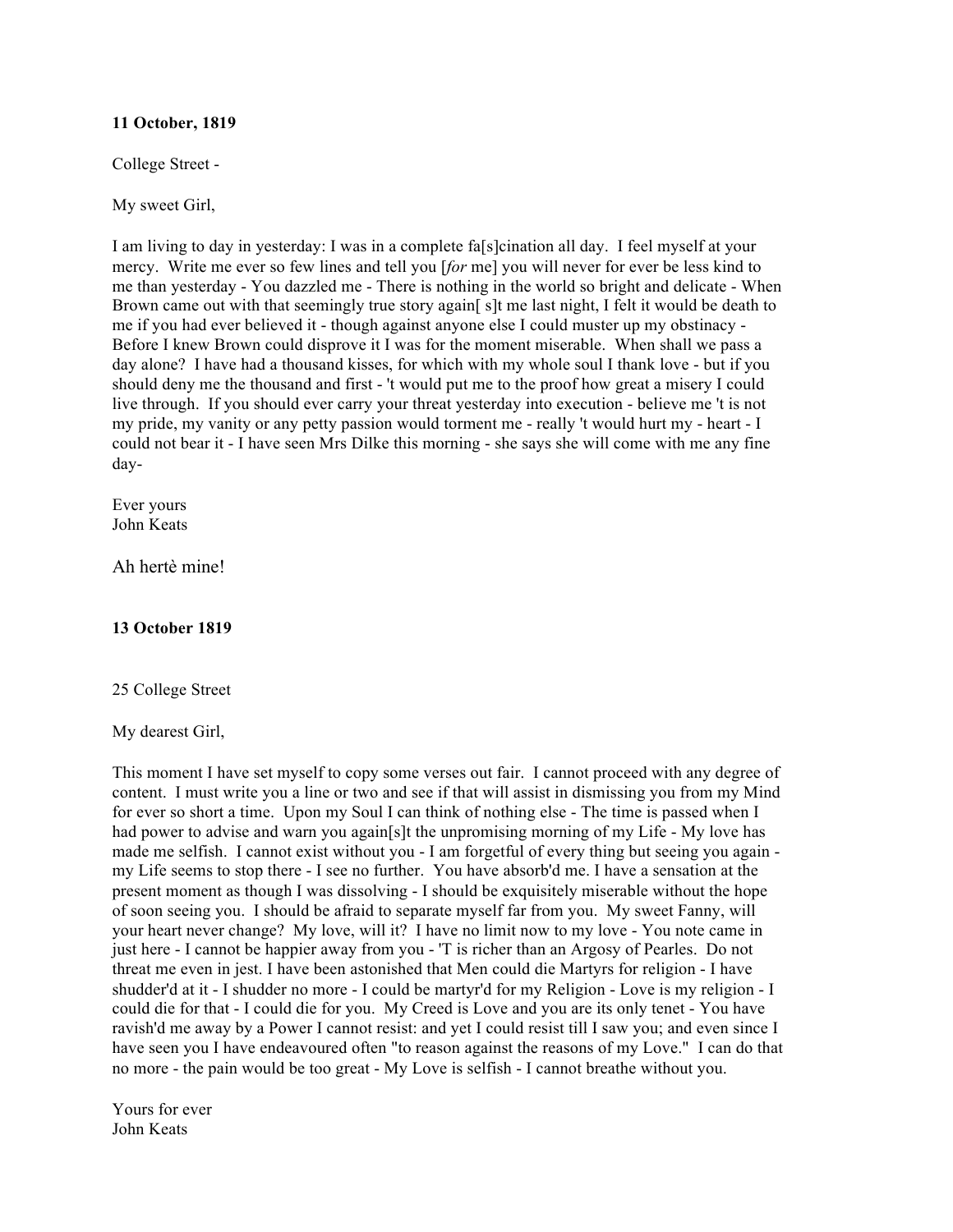#### **19 October 1819**

Great Smith Street Tuesday Morn -

My sweet Fanny,

On awakening from my three days dream ("I cry to dream again") I find one and another astonish'd at my idleness and thoughtlessness - I was miserable last night - the morning is always restorative - I must be busy, or try to be so. I have several things to speak to you of tomorrow morning. Mrs Dilke I should think will tell you that I purpose living at Hampstead - I must impose chains upon myself - I shall be able to do nothing - I sho[ u ]ld like to cast the die for Love or death - I have no Patience with any thing else - if you ever intend to be cruel to me as you say in jest now but perhaps may sometimes be in earnest be so now and I will - my mind is in a tremble, I cannot tell what I am writing.

Ever my love yours

John Keats

## **10 (?) February 1820**

My dearest Girl -

If illness makes such an agreeable variety in the manner of you eyes I should wish you sometimes to be ill. I wish I had read your note before you went last night that I might have assured you how far I was from suspecting any coldness: You had a just right to be a little silent to one who speaks so plainly to you. You must believe you shall, you will that I can do nothing say nothing think nothing of you but what has its spring in the Love which has so long been my pleasure and torment. On the night I was taken ill when so violent a rush of blood came to my Lungs that I felt nearly suffocated - I assure you I felt it possible I might not survive and at that moment though [t] of nothing but you - When I said to Brown 'this is unfortunate' I thought of you - 'T is true that since the first two or three days other subjects have entered my head - I shall be looking forward to Health and the Spring and a regular routine of our old Walks. Your affectionate

 $J.K -$ 

#### **February (?) 1820**

My sweet love, I shall wait patiently till tomorrow before I see you, and in the mean time, if there is any need of such a thing, assure you by your Beauty, that whenever I have at any .time written on a certain unpleasant subject, .it has been with your welfare impress'd upon my mind. How hurt I should have been had you ever acceded to what is, notwithstanding, very reasonable! How much the more do I love you from the general result! In my present state of Health I feel too much separated from you and could almost speak to you in the words of Lorenzo's Ghost to Isabella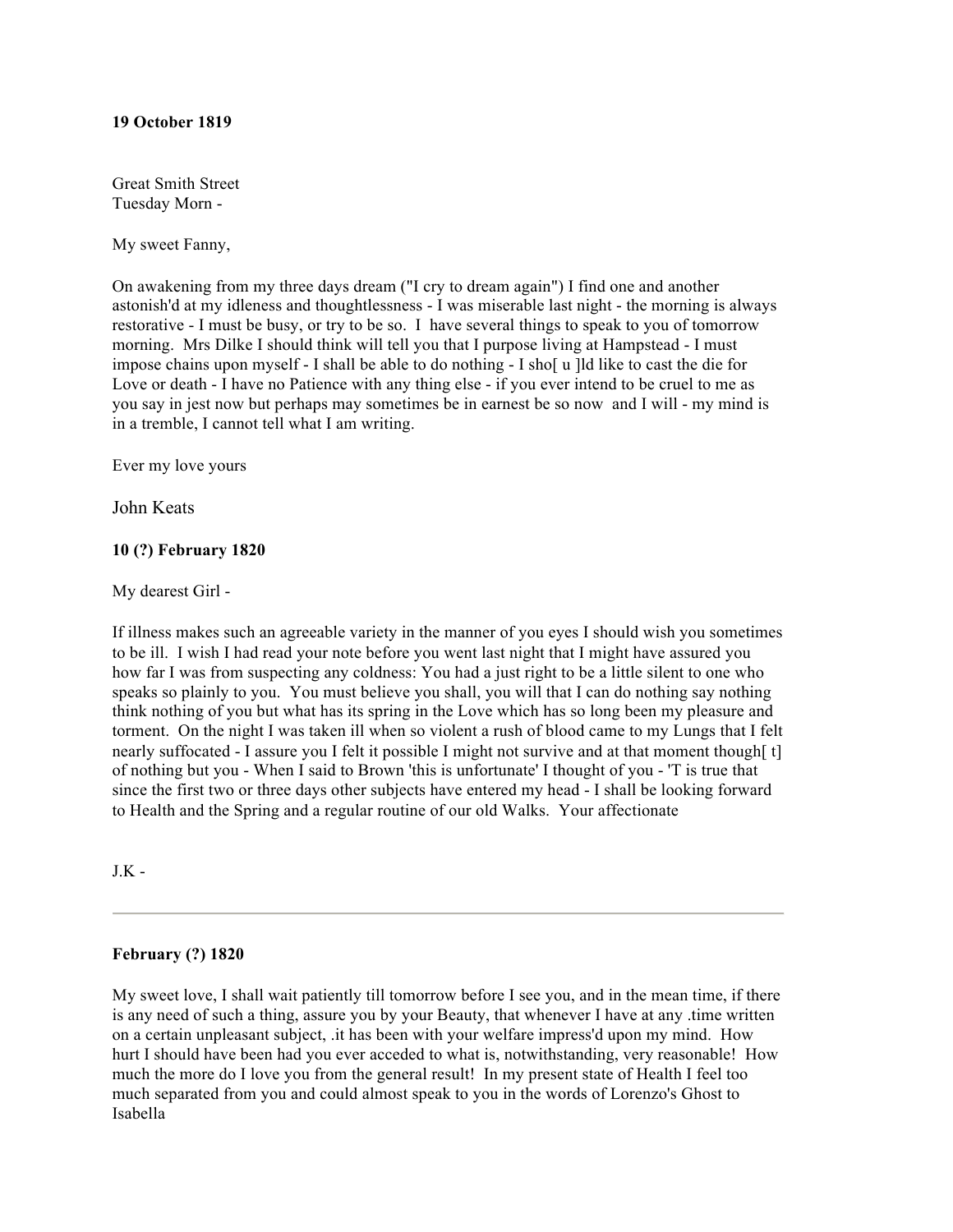Your Beauty grows upon me and I feel A greater love through all my essence steal.

My greatest torment since I have known you has been the fear of you being a little inclined to the Cressid; but that suspicion I dismiss utterly and remain happy in the surety of your Love, which I assure you is as much a wonder to me as a delight. Send me the words "Good night" to put under my pillow.

Dearest Fanny, Your affectionate J.K.

February (?) 1820

My dearest Girl,

According to all appearances I am to be separated from you as much as possible. How I shall be able to bear it, or whether it will not be worse than your presence now and then, I cannot tell. I must be patient, and in the meantime you must think of it as little as possible. Let me not longer detain you from going to Town - there may be no end to this emprisoning of you. Perpaps you had better not come before tomorrow evening: send me however without fail a good night You know our situation - what hope is there if I should be recoverd ever so soon - my very health with [*for* will] not suffer me to make any great exertion. I am reccommended not even to read poetry much less write it. I wish I had even a little hope. I cannot say forget me - but I would mention that there are impossibilities in the world. No more of this - I am not strong enough to be weaned - take no notice of it in your good night. Happen what may I shall ever be my dearest Love

Your affectionate J-K-

February (?) 1820

My dearest Girl, how could it ever have been my wish to forget you? how could I have said such a thing? The utmost stretch my mind has been capable of was to endeavour to forget you for your own sake seeing what a change [*for* chance] there was of my remaining in a precarious state of health. I would have borne it as I would bear death if fate was in that humour: but I should as soon think of choosing to die as to part from you. Believe too my Love that our friends think and speak for the best, and if their best is not our best it is not their fault, When I am better I will speak with you at large on these subjects, if there is any occasion - I think there is none. I am rather nervous to day perhaps from being a little recovered and suffering my mind to take little excursions beyond the doors and windows. I take it for a good sign, but as it must not be encouraged you had better delay seeing me till tomorrow. Do not take the trouble of writing much: merely send me my goodnight. Remember me to your Mother and Margaret. Your affectionate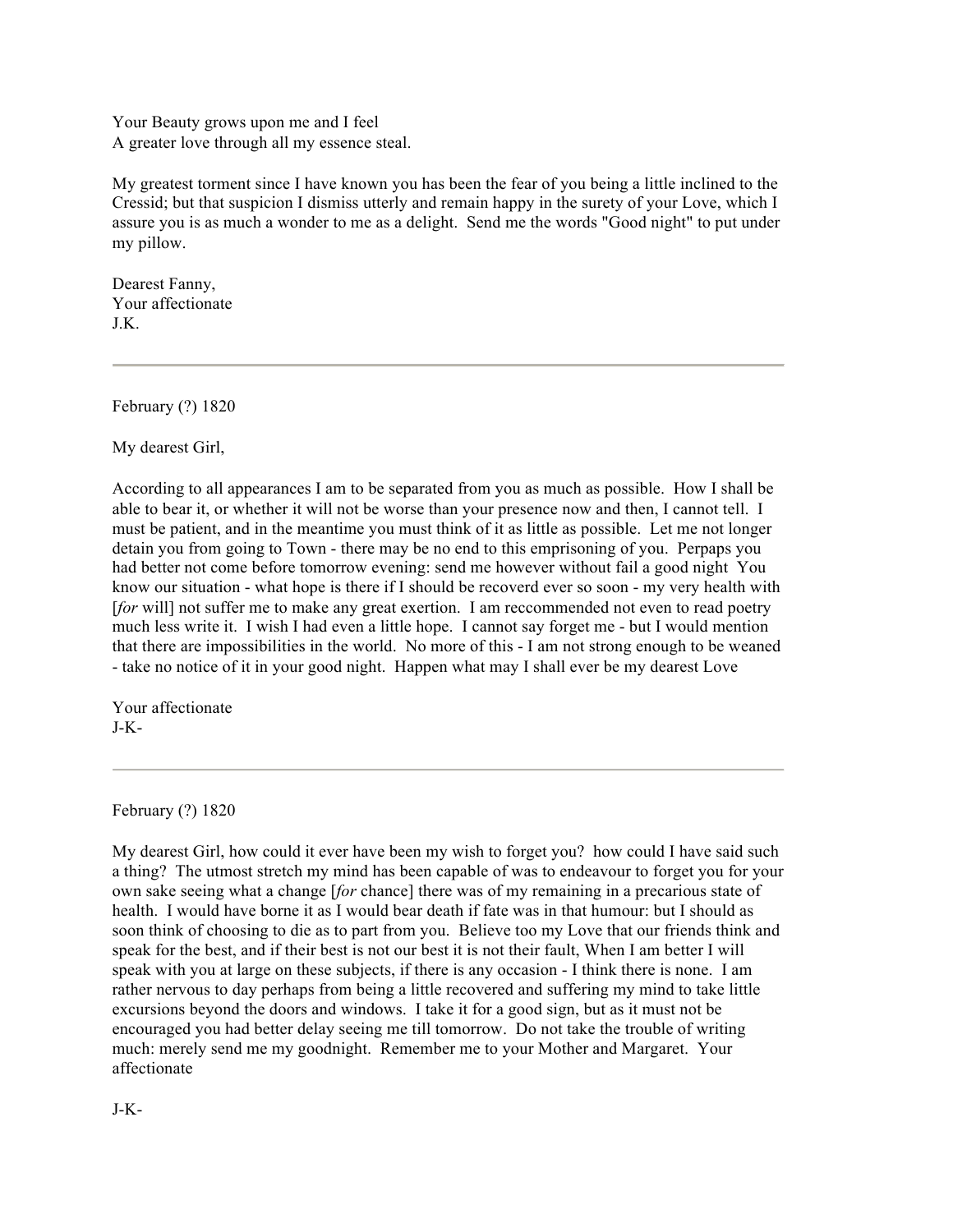# February (?) 1820

#### My dearest Fanny,

I read your note in bed last night, and that might be the reason of my sleeping so much better. I th[i]nk Mr Brown is right in supposing you may stop too long with me, so very nervous as I am. Send me every evening a written Good night. If you come for a few minutes about six it may be the best time. Should you ever fancy me too low-spirited I must warn you to ascbribe [*for* ascribe] it to the medicine I am at present taking which is of a nerve-shaking nature - I shall impute any depression I may experience to this cause. I have been writing with a vile old pen the whole week, which is excessively ungallant. The fault is in the Quill: I have mended it and still it is very much inclin'd tomake blind es. However these last lines are in a much better style of penmanship thof [*for* though] a little disfigured by the smear of black currant jelly; which has made a little mark on one of the Pages of Brown's Ben Jonson, the very best book he has. I have lick'd it but it remains very purplue [*for* purple]. I did not know whether to say purple or blue, so in the mixture of the thought wrote purplue which may be an excellent name for a colour made up of those two, and would suit well to start next spring. Be very careful of open doors and windows and going without your duffle grey God bless you Love ! -

J. Keats-

P .S. I am sitting in the back room - Remember me to your Mother -

February (?) 1820

My dear Fanny,

Do not let your mother suppose that you hurt me by writing at night. For some reason or other your last night's note was not so treasureable as former ones. I would fain that you call me Love still. To see you happy and in high spirits is a great consolation to me - still let me believe that you are not half so happy as my restoration would make you. I am nervous, I own, and may think myself worse than I really am; if so you must indulge me, and pamper with that sort of tenderness you have: manifested towards me in different Letters. My sweet creature when I look back upon the pains and torments I have suffer'd for you from the day I left you to go to the Isle of Wight; the ecstasies in which I have pass'd some days and the miseries in their turn, I wonder the more at the Beauty which has kept up the spell so fervently. When I send this round I shall be in the front parlour watching to see you show yourself for a minute in the garden. How illness stands as a barrier betwixt me and you! Even if I was well - I must make myself as good a Philosopher as possible. Now I have had opportunities of passing nights anxious and awake I have found other thoughts intrude upon me. "If I should die," said I to myself, "I have left no immortal work behind me - nothing to make my friends proud of my memory - but I have lov'd the principle of beauty in all things, and if I had had time I would have made myself remember'd." Thoughts like these came very feebly whilst I was in health and every pulse beat for you - now you divide with this (may I say it?) "last infirmity of noble minds" all my reflection.

God bless you, Love. J. Keats.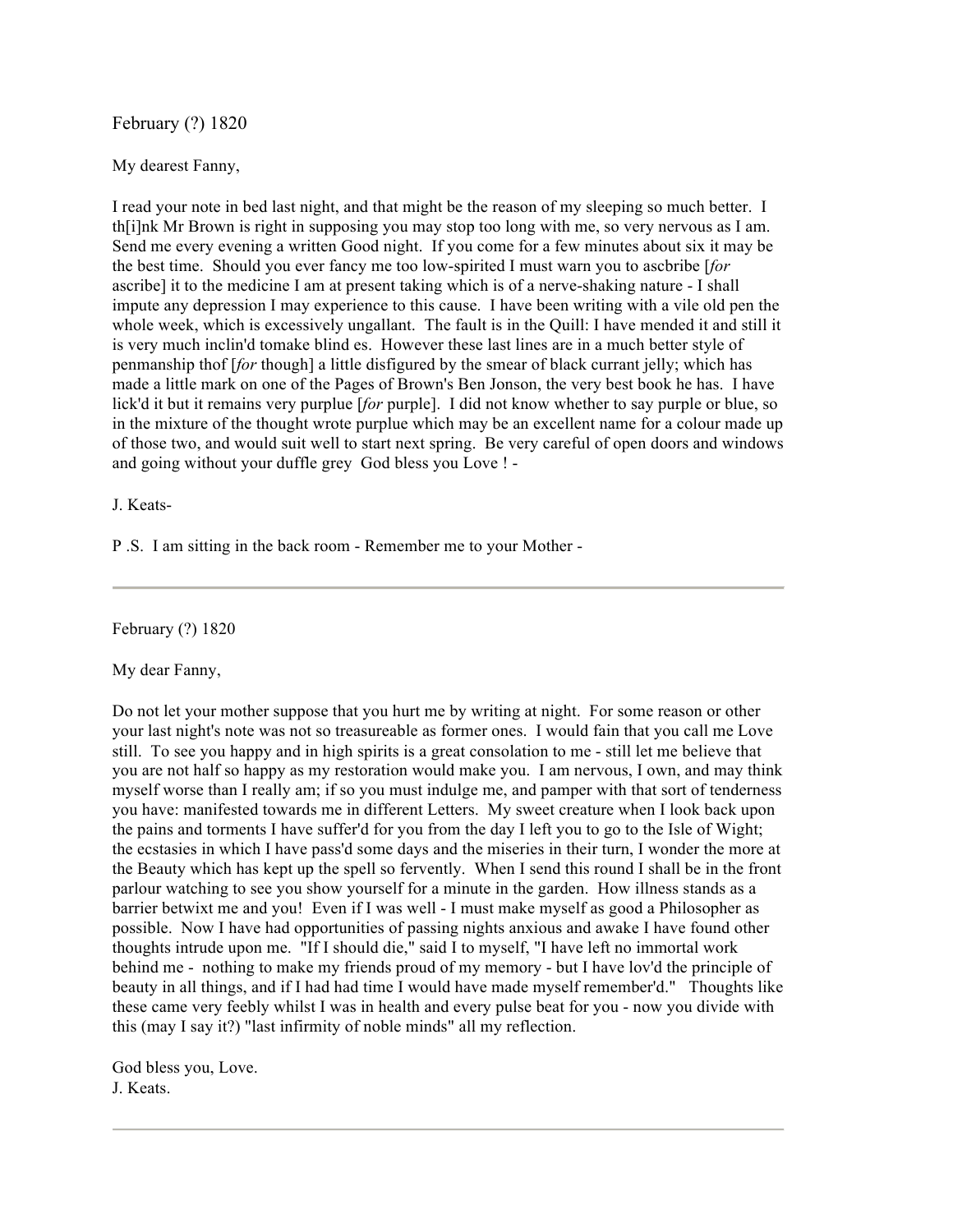24 (?) February 1820

My dearest Girl,

Indeed I will not deceive you with respect to my Health. This is the fact as far as I know. I have been confined three weeks and am not yet well - this proves that there is something wrong about me which my constitution will either conquer or give way to - Let us hope for the best. Do you hear the Th[r]ush singing over the field? I think it is a sign of mild weather - so much the better for me. Like all Sinners now I am ill I philosophise aye out of my attachment to every thing, Trees, flowers, Thrushes Sp[ r]ing, Summer, Claret &c &c aye [e ]very thing but you - - my Sister would be glad of my company a little longer. That Thrush - is a fine fellow I hope he was fortunate in his choice this year - Do not send any more of my Books home. I have a great pleasure in the thought of you looking on them.

Ever yours my sweet Fanny J-K-

## 27 (?) February 1820

My dearest Fanny,

I had a better night last night than I have had since my attack, and this morning I am the same as when you saw me. I have been turning over two volumes of Letters written between Ro[u]sseau and two Ladies in the perplexed strain of mingled finesse and sentiment in which the Ladies and gentlemen of those days were so clever, and which is still prevalent among Ladies of this Country who live in a state of resoning romance. The Likeness however only extends to the mannerism not to the dexterity. What would Rousseau have said at seeing our little correspondence! What would his Ladies have said! I don't care much - I would sooner have Shakspeare's opinion about the matter. The common gossiping of washerwomen must be less disgusting than the continual and eternal fence and attack of Rousseau and these sublime Petticoats. One calls herself Clara and her friend Julia two of Ro[u]sseau's Heroines - they all the same time christen poor Jean Jacques St Preux - who is the pure cavalier of his famous novel. Thank God I am born in England with our own great Men before my eyes - Thank god that you are fair and can love me without being Letter-written and sentimentaliz'd into it - Mr Barry Cornwall has sent me another Book, his first, with a polite note - I must do what I can to make him sensible of the esteem I have for his kindness. If this north east would take a turn it would be so much the better for me. Good bye, my love, my dear love, my beauty-

love me for ever-J-K-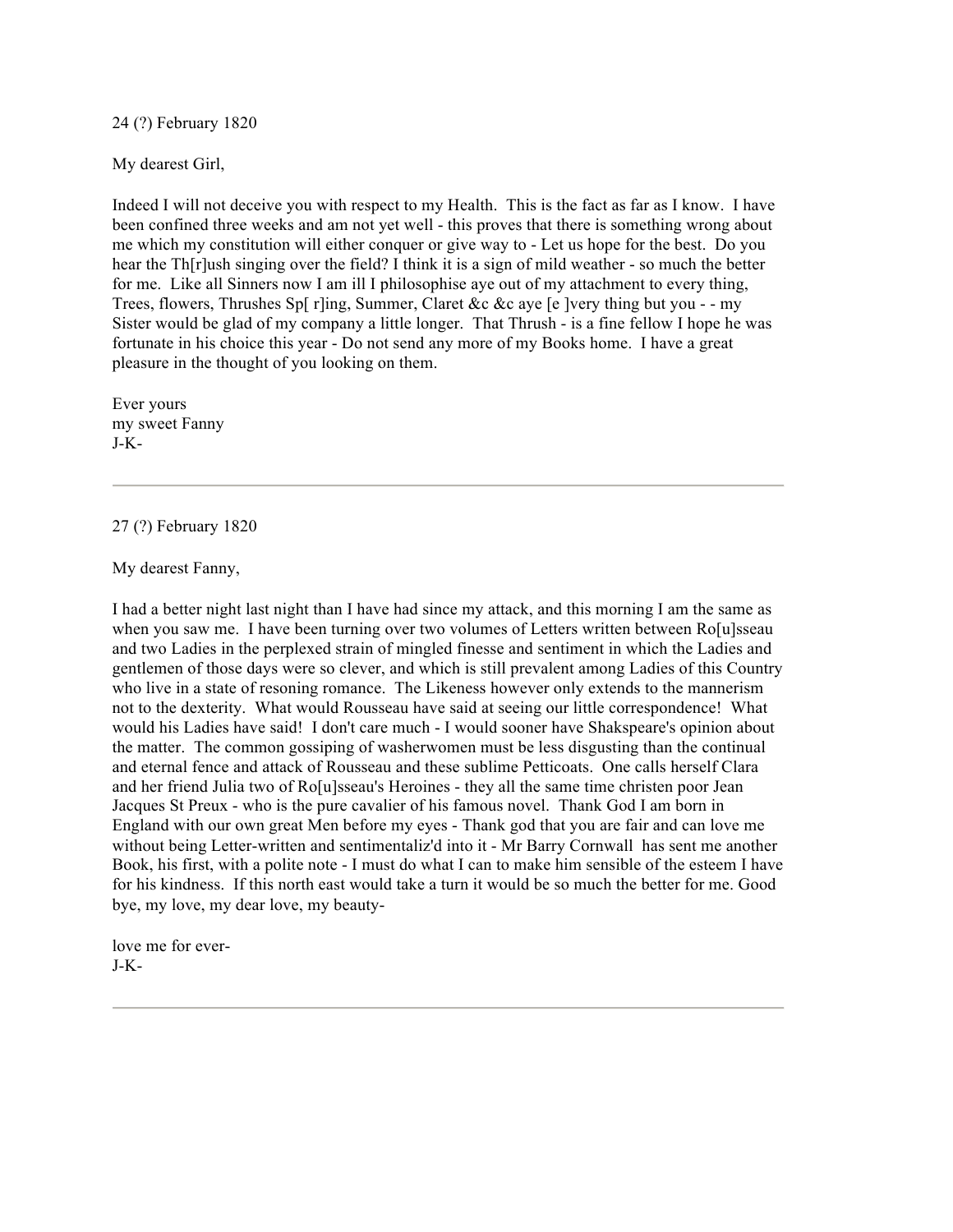29 (?) February 1820

My dear Fanny,

I think you had better not make any long stay with me when Mr Brown is at home-wh[en]ever he goes out you may bring your work. You will have a pleasant walk to day. I shall see you pass. I shall follow you with my eyes over the Heath. Will you come towards evening instead of before dinner - when you are gone, 't is past - if you do not come till the evening I have something to look forward to all day. Come round to my window for a moment when you have read this. Thank your Mother, for the preserves, for me. The raspberry will be too sweet not having any acid; therefore as you are so good a girl I shall make you a present of it. Good bye

My sweet Love! J. Keats

March (?) 1820

Sweetest Fanny,

You fear, sometimes, I do not love you so much as you wish? My dear Girl I love you ever and ever and without reserve. The more I have known you the more have I lov'd. In every way - even my jealousies have been agonies of Love, in the hottest fit I ever had I would have died for you. I have vex'd you too much. But for Love! Can I help it? You are always new. The last of your kisses was ever the sweetest; the last smile the brightest; the last movement the gracefullest. When you pass'd my window .home yesterday, I was fill'd with as much admiration as if I had then seen you for the first time. You uttered a half complaint once that I only lov'd your Beauty. Have I nothing else then to love in you but that? Do not I see a heart naturally furnish'd with wings imprison itself with me? No ill prospect has been able .to turn your thoughts a moment from me. This perhaps should be as much a subject of sorrow as joy - but I will not talk of that. Even if you did not love me I could not help an entire devotion to you: how much more deeply then must I feel for you knowing you love me. My Mind has been the most discontented and restless one that ever was put into a body too small for it. I never felt my Mind repose upon anything with complete and undistracted enjoyment - upon no person but you. When you are in the room my thoughts never fly out of window: you always concentrate my whole senses. The anxiety shown about our Loves in your last note is an immense pleasure to me: however you must not suffer such speculations to molest you any more: nor will I any more believe you can have the least pique against me. Brown is gone out - but here is Mrs. Wylie - when she is gone I shall be awake for you. - Remembrances to your Mother.

Your affectionate J. Keats.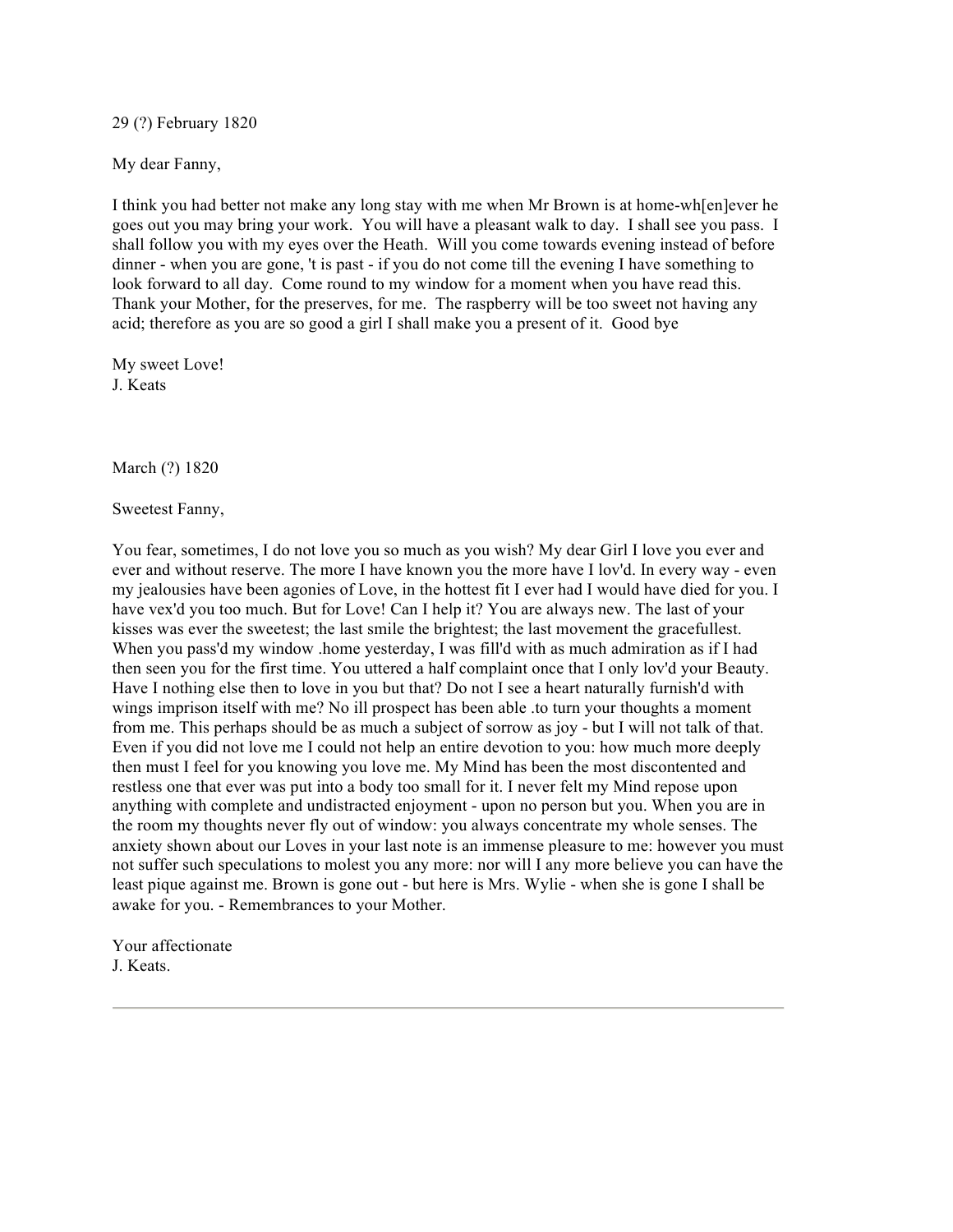March (?) 1820

My dear Fanny,

I am much better this morning than I was a week ago: indeed I improve a little every day. I rely upon taking a walk with you upon the first of may: in the mean time undergoing a babylonish captivity I shall not be jew enough to hang up my harp upon a willow, but rather endeavour to clear up my arrears in versifying and with returning health begin upon something new: pursuant to which resolution it will be necessary to have my or rather Tavlor's manuscript, which you, if you please, will send by my Messenger either to day or tomorrow. Is Mr D with you today? You appear'd very much fatigued last night: you must look a little brighter this morning. I shall not suffer my little girl ever to be obscured like glass breath'd upon but always bright as it is her nature to. Feeding upon sham victuals and sitting by the fire will completely annul me. I have no need of an enchanted wax figure to duplicate me for I am melting in my proper person before the fire. If you meet with any thing better (worse) than common in your Magazines let me see it.

Good bye my sweetest Girl J- K-

March (?) 1820

My dearest Fanny, I slept well last night and am no worse this morning for it. Day by day if I am not deceived I get a more unrestrain'd use of my Chest. The nearer a racer gets to the Goal the more his anxiety becomes so I lingering upon the borders of health feel my impatience increase. Perhaps on your account I have imagined my illness more serious than it is: how horrid was the chance of slipping into the ground instead of into your arms - the difference is amazing Love - Death must come at last; Man must die, as Shallow says; but before that is my fate I feign would try what more pleasures than you have given so sweet a creature as you can give. Let me have another op[p]ortunity of years before me and I will not die without being remember'd. Take care of yourself dear that we may both be well in the Summer. I do not at all fatigue myself with writing, having merely to put a line or two here and there, a Task which would worry a stout state of the body and mind, but which just suits me as I can do no more.

Your affectionate  $IK-$ 

March (?) 1820

My dearest Fanny,Though I shall see you in so short a time I cannot forbear sending you a few lines. You say I did not give you yesterday a minute account of my health. To-day I have left off the Medicine which I took to keep the pulse down and I find I can do very well without it, which is a very favourable sign, as it shows there is no inflammation remaining. You think I may be wearied at night you say: it is my best time; I am at my best about eight o'Clock. I received a Note from Mr. Proctor today. He says he cannot pay me a visit this weather as he is fearful of an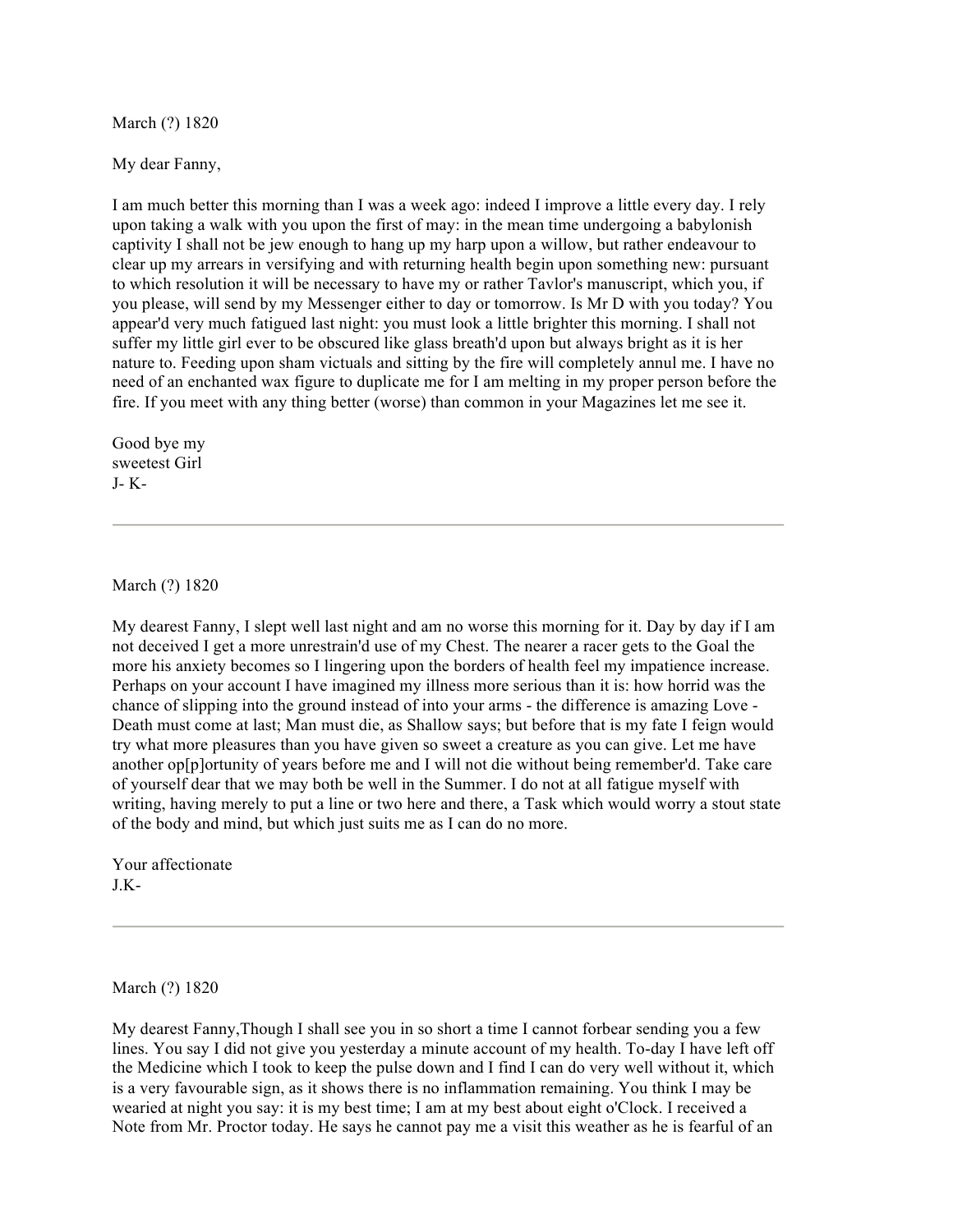inflammation in the Chest. What a horrid climate this is? or what careless inhabitants it has? You are one of them. My dear girl do not make a joke of it: do not expose yourself to the cold. There's the Thrush again - I can't afford it - he'll run me up a pretty Bill for Music-besides he ought to know I deal at Clementi's. How can you bear so long an imprisonment at Hampstead? I shall always remember it with all the gusto that a monopolizing carle should. I could build an Altar to you for it.

Your affectionate J.K.

March (?) 1820

My dearest Girl,

In consequence of our company I suppose I shall not see you before tomorrow. I am much better to day - indeed all I have to complain of is want of strength and a little tightness in the Chest. I envied Sam's walk with you to day; which I will not do again as I may get very tired of envying. I imagine you now sitting in your new black dress which I like so much and if I were a little less selfish and more enthousiastic I should run round and surprise you with a knock at the door. I fear I am too prudent for a dying kind of Lover. Yet, there is a great difference between going off in warm blood like Romeo, and making one's exit like a frog in a frost - I had nothing particular to say to day, but not intending that there shall be any interruption to our correspondence (which at some future time I propose offering to Murray) I write something I God bless you my sweet Love Illness is a long lane, but I see you at the end of it, and shall mend my pace as well as possible

J-K

May (?)1820

Tuesday Morn -

My dearest Girl,

I wrote a Letter for you yesterday expecting to have seen your mother. I shall be selfish enough to send it though I know it may give you a little pain, because I wish you to see how unhappy I am for love of you, and endeavour as much as I can to entice you to give up your whole heart to me whose whole existence hangs upon you. You could not step or move an eyelid but it would shoot to my heart - I am greedy of you - Do not think of any thing but me. Do not live as if I was not existing - Do not forget me - But have I any right to say you forget me? Perhaps you think of me all day. Have I any right to wish you to be unhappy for me? You would forgive me for wishing it, if you knew the extreme passion I have that you should love me - and for you to love me as I do you, you must think of no one but me, much less write that sentence. Yesterday and this morning I have been haunted with .a sweet vision - I have seen you the whole time in your shepherdess dress. How my senses have ached at it! How my heart has been devoted to it! How my eyes have been full of Tears at it! I[n]deed I think a real Love is enough to occupy the widest heart - Your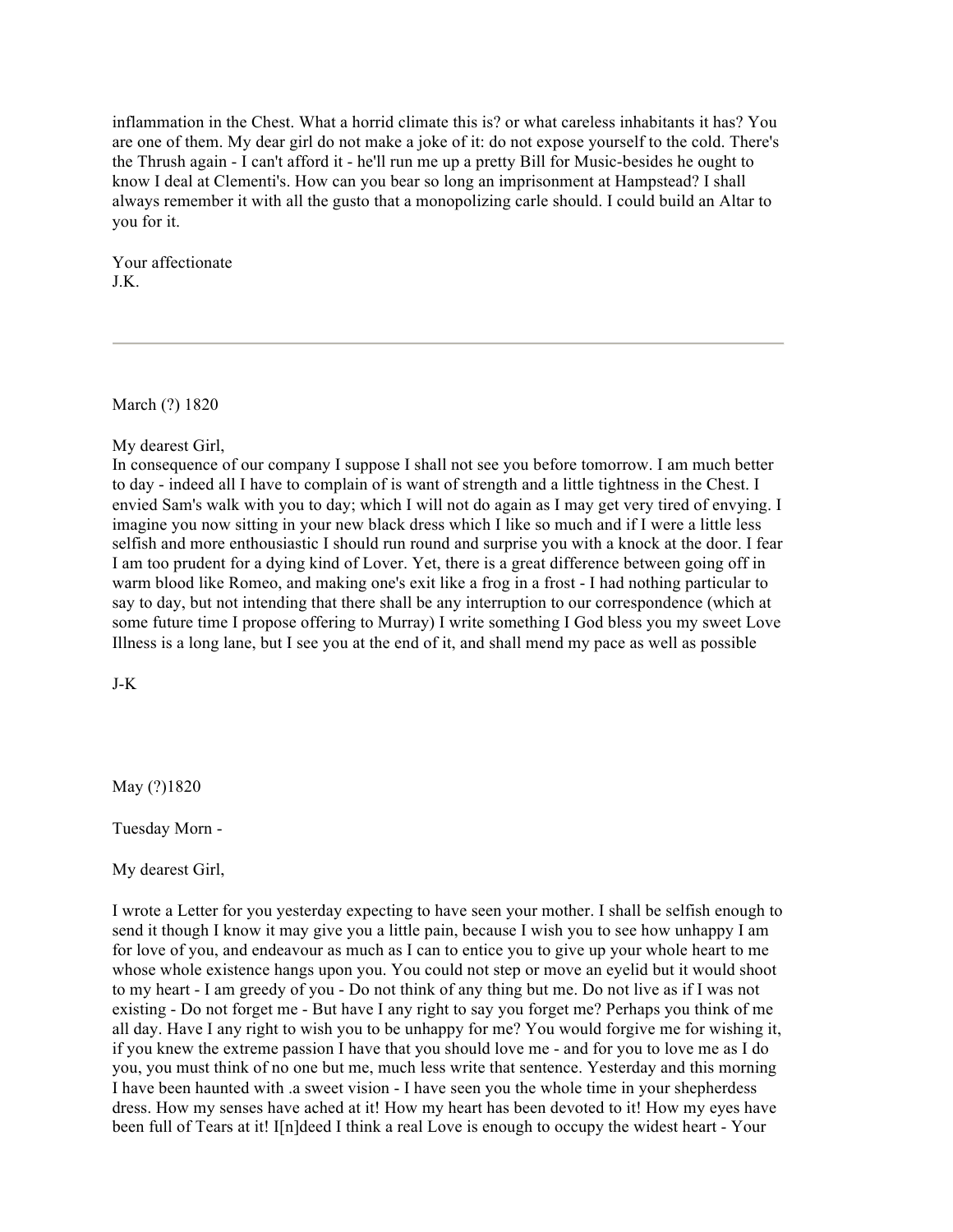going to town alone, when I heard of it was a shock to me - yet I expected it - *promise me you will not for some time, till I get better*. Promise me this and fill the paper full of the most endearing mames [*for* names]. If you cannot do so with good will, do my Love tell me - say what you think - confess if your heart is too much fasten'd on the world. Perhaps then I may see you at a greater distance, I may not be able to appropriate you so closely to myself. Were you to loose a favorite bird from the cage, how would your eyes ache after it as long as it was in sight; when out of sight you would recover a little. Perphaps if you would, if so it is, confess to me how many things are necessary to you besides me, I might be happier, by being less tantaliz'd. Well may you exclaim, how selfish, how cruel, not to let me enjoy my youth! to wish me to be unhappy! You must be so if you love me - upon my Soul I can be contented with nothing else. If you could really what is call'd enjoy yourself at a Party - if you can smile in peoples faces, and wish them to admire you now, you never have nor ever will love me - I see life in nothing but the cerrtainty of your Love - convince me of it my sweetest. If I am not somehow convinc'd I shall die of agony. If we love we must not live as other men and women do - I cannot brook the wolfsbane of fashion and foppery and tattle. You must be mine to die upon the rack if I want you. I do not pretend to say I have more feeling than my fellows - but I wish you seriously to look over my letters kind and unkind and consider whether the Person who wrote them can be able to endure much longer the agonies and uncertainties which you are so peculiarly made to create - My recovery of bodily hea[l]th will be of no benefit to me if you are not all mine when I am well. For god's sake save me - or tell me my passion is of too awful a nature for you. Again God bless you

#### J.K.

No-my sweet Fanny-I am wrong. I do not want you to be unhappy - and yet I do, I must while there is so sweet a Beauty - my loveliest my darling! Good bye! I kiss you - O the torments!

## May (?) 1820

#### Wednesday Morng.

#### My dearest Girl,

I have been a walk this morning with a book in my hand, but as usual I have been occupied with nothing hut you: I wish I could say in an agreeable manner. I am tormented day and night. They talk of my going to Italy. 'Tis certain I shall never recover if I am to be so long separate from you: yet with all this devotion to you I cannot persuade myself into any confidence of you. Past experience connected with the fact of my long separation from you gives me agonies which are scarcely to be talked of. When your mother comes I shall be very sudden and expert in asking her whether you have been to Mrs. Dilke's, for she might say no to make me easy. I am literally worn to death, which seems my only recourse. I cannot forget what has pass'd. What? nothing : with a man of the world, but to me deathful. I will get rid of this as much as possible. When you were in the habit of flirting with Brown you would have left off, could your own heart have felt one half of one pang mine did. Brown is a good sort of Man - he did not know he was doing me to death by inches. I feel the effect of everyone of those hours in my side now; and for that cause, though he has done me many services, though I know his love and friendship for me, though at this moment I should be without pence were it not for his assistance, I will never see or speak .to him until we are both old men, if we are to be. I *will* resent my .heart having been made a football. You will call this madness. I have heard you say that it was not unpleasant to wait a few years -